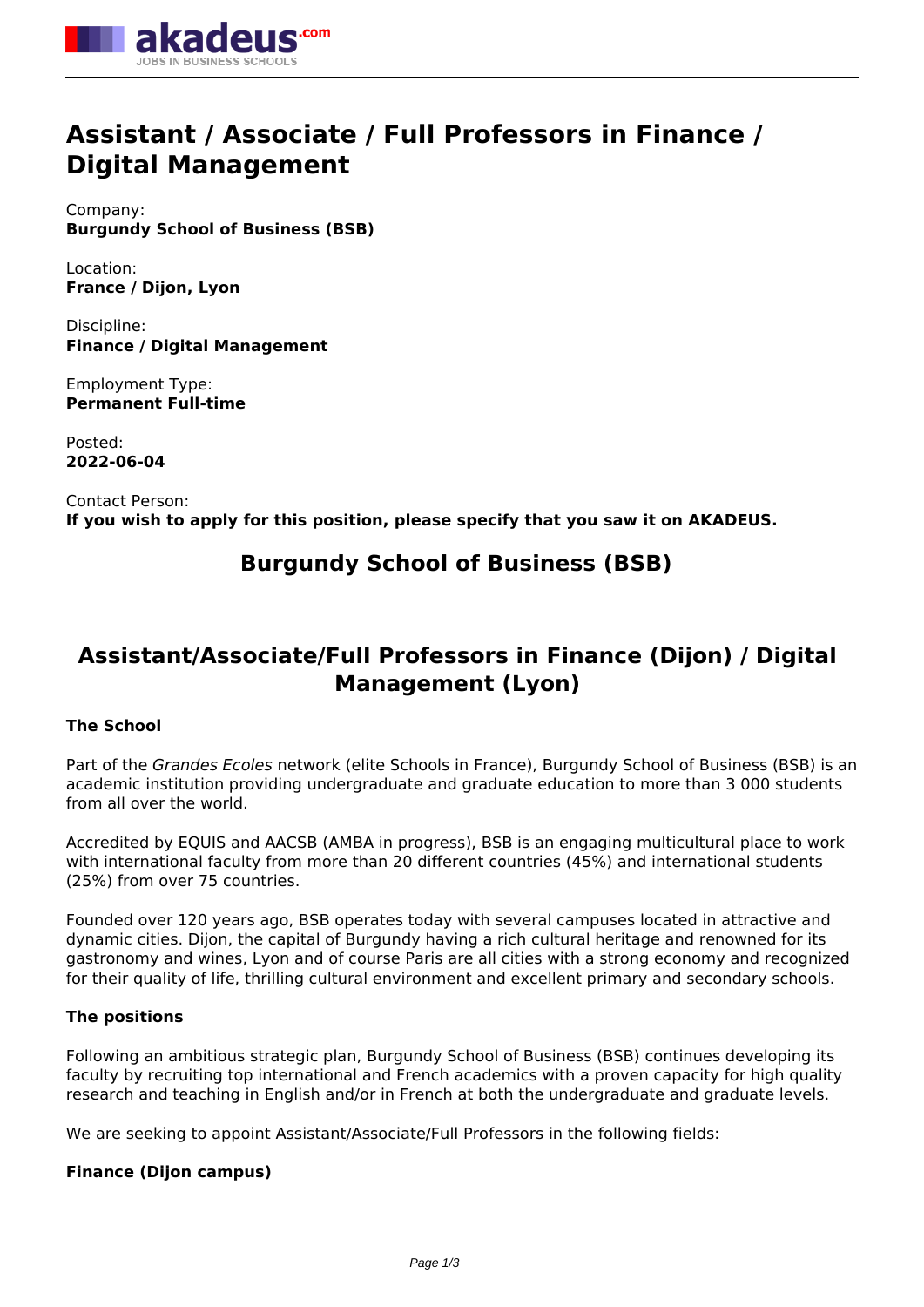

- Corporate Finance
- Green Finance
- Financial Markets
- Governance

#### **Digital Management (Lyon campus)**

- Digital Marketing
- Digital Transformation
- Digital Technologies
- Artificial Intelligence
- Data Analysis

The selected candidates are expected to teach, develop and manage courses or programs in the field(s) of their department, produce high quality intellectual contributions that correspond to BSB's Research center agenda, as well as to contribute to BSB's related projects and community.

#### **Profile**

We are looking for faculty who wish to invest in a school with a strong identity, based on the quality of teaching and research, the proximity between faculty and students, and multiple strong ties with the local community.

Requirements:

- PhD or Doctorate degree (HDR is a plus)
- Evidence of a strong research record and pipeline consistent with the teaching expertise
- Capacity to coordinate courses and to develop innovative pedagogical methods
- Collegiality and willingness to contribute to the school's life
- Knowledge of French is not required

The salary will be analogous to any prior record and experience. Once integrated in Burgundy School of Business, the faculty will be member of BSB's Research Center (CEREN, EA 7477). A generous budget for conferences' attendance, research support and access to scientific databases is available.

#### **Application procedure:**

We strongly encourage applications from academics of all backgrounds (gender identity, ethnicity, nationality).

Applicants should send the following application material electronically to [faculty.recruitment@bsb-education.com](mailto:faculty.recruitment@bsb-education.com) to be considered for the position:

- 1. A cover letter
- 2. A curriculum vitae
- 3. A brief research (with a clear and detailed pipeline) and teaching statements
- 4. A recently published research paper
- 5. Contact information of at least 3 referees
- 6. Recent teaching evaluations (if available)

Application files are received by the Dean of Academic Affairs and examined at the department level